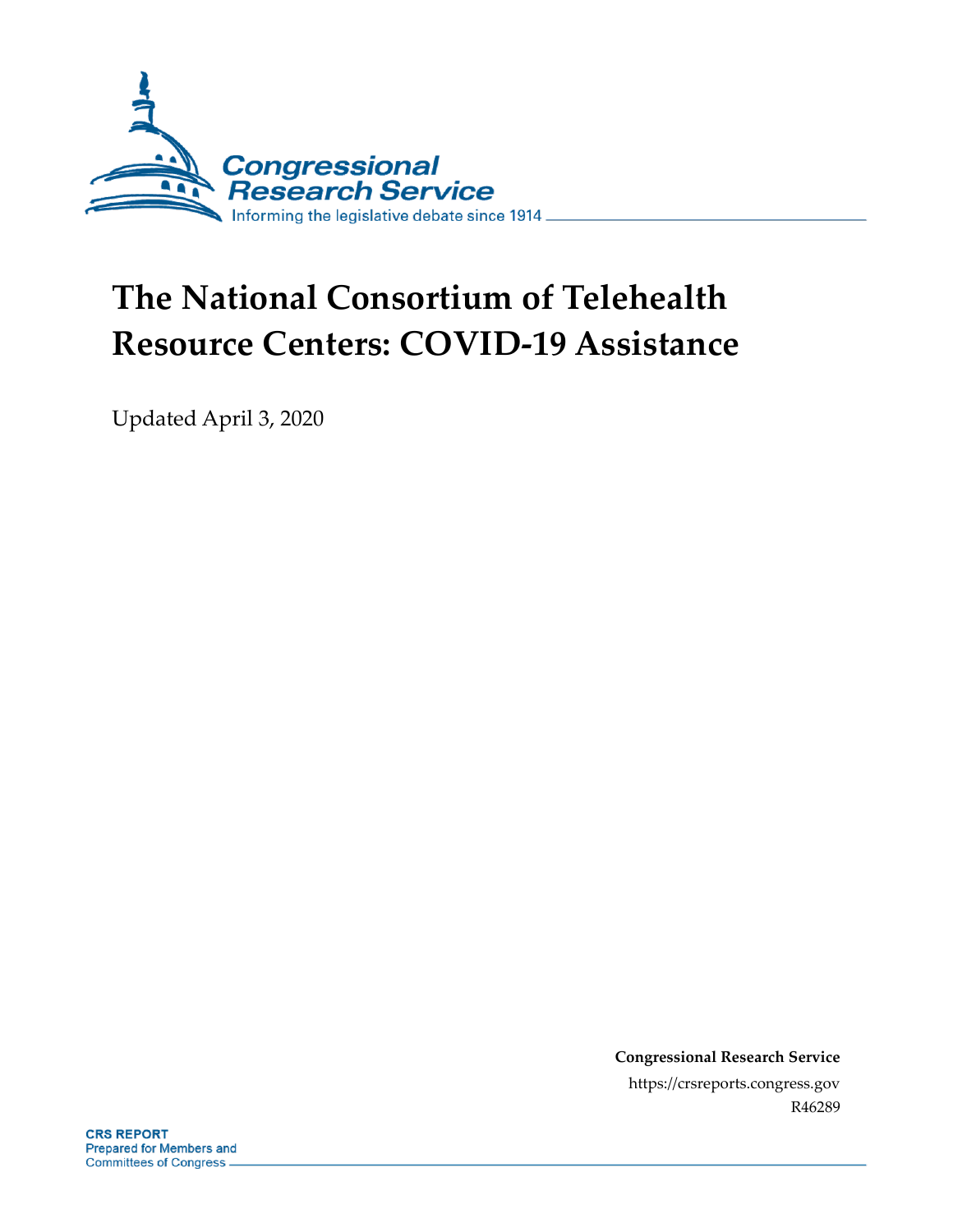### **Contents**

### **Tables**

#### Contacts

|--|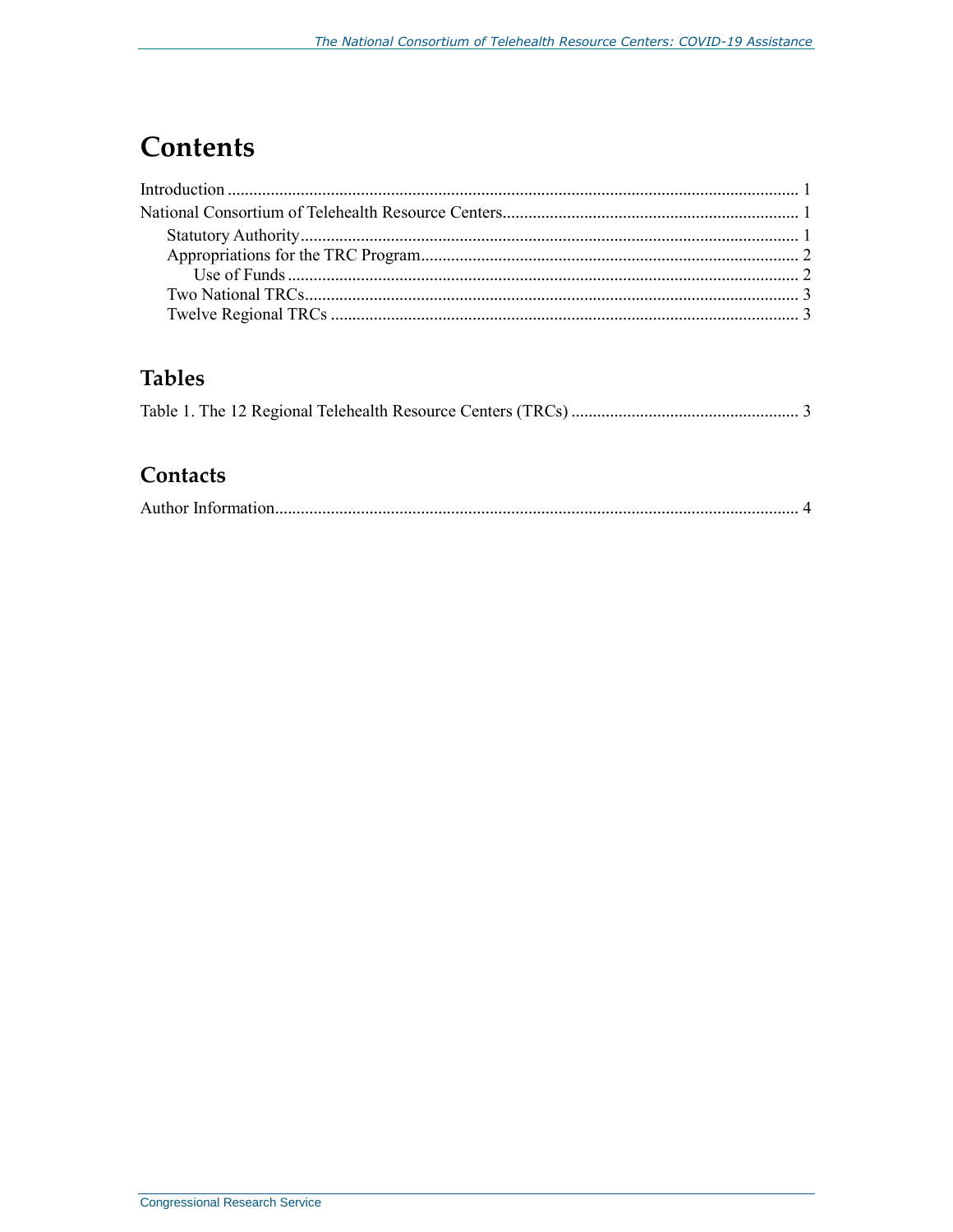## <span id="page-2-0"></span>**Introduction**

On January 31, 2020, the Secretary of the Department of Health and Human Services (HHS) declared Coronavirus Disease 2019 (COVID-19) a Public Health Emergency (PHE). <sup>1</sup> During this public health emergency, the Secretary of HHS has taken action to encourage the use of *telehealth*. <sup>2</sup> Telehealth generally refers to a health care provider's use of information and communication technology in the delivery of clinical and nonclinical health care services.<sup>3</sup> The use of telehealth during public health emergencies can assist health care professionals with, for example, reserving in-person care for patients with critical health care needs and diminishing the spread of communicable diseases. Some stakeholders, however, are experiencing challenges with establishing, implementing, and offering virtual health care services through telehealth programs.

This report provides a brief overview of the National Consortium of Telehealth Resource Centers and describes its capacity to help various stakeholders adapt telehealth to provide care during national public health emergencies.

# <span id="page-2-1"></span>**National Consortium of Telehealth Resource Centers**

The National Consortium of Telehealth Resource Centers, referred to in this report as the TRC Consortium, is helping stakeholders (e.g., state and local health care facilities, health care administrators, chief financial officers, health care providers, and patients) respond to COVID-19 through the use of telehealth.<sup>4</sup> The TRC Consortium provides short- and long-term assistance, access to telehealth experts, policy analysis, technology assessments, education and training materials, and specialized tools and templates, all of which are generally provided at no cost. 5

#### <span id="page-2-2"></span>**Statutory Authority**

 $\overline{a}$ 

The TRC Consortium is the grantee of the Telehealth Resource Center Program.<sup>6</sup> The grant program, which was established by the Health Care Safety Net Amendments of 2002 (P.L. 107-

<sup>4</sup> National Consortium of Telehealth Resource Centers (TRC Consortium), *About Our Consortium*, https://www.telehealthresourcecenter.org/about-us/; and TRC Consortium, *COVID-19 Telehealth Toolkit*, March 18, 2020, https://www.telehealthresourcecenter.org/wp-content/uploads/2020/03/Telehealth-and-COVID-19-FINAL.pdf.

<sup>1</sup> Department of Health and Human Services (HHS), "Secretary Azar Declares Public Health Emergency for United States for 2019 Novel Coronavirus," press release, January 31, 2020, https://www.hhs.gov/about/news/2020/01/31/ secretary-azar-declares-public-health-emergency-us-2019-novel-coronavirus.html. For background information on the COVID-19 outbreak, see CRS In Focus IF11421, *COVID-19: Global Implications and Responses*, and CRS Report R46219, *Overview of U.S. Domestic Response to Coronavirus Disease 2019 (COVID-19)*. Other CRS products on COVID-19 are accessible at https://www.crs.gov/resources/coronavirus-disease-2019.

<sup>2</sup> HHS, "Secretary Azar Announces Historic Expansion of Telehealth Access to Combat COVID-19," press release, March 17, 2020, https://www.hhs.gov/about/news/2020/03/17/secretary-azar-announces-historic-expansion-oftelehealth-access-to-combat-covid-19.html.

<sup>3</sup> For background information on telehealth, see CRS Report R46239, *Telehealth and Telemedicine: Frequently Asked Questions*.

<sup>5</sup> This list was adapted from TRC Consortium, *A Decade of Service: A Report on Ten Years of Service-With an Eye to the Future*, p. 3, https://www.nrtrc.org/content/article-files/White%20Papers/

TRC%2010%20Year%20Report%20digital.pdf (hereinafter referred to as TRC Consortium, *A Decade of Service*).

<sup>6</sup> Health Resources and Services Administration (HRSA), of HHS, *Telehealth Resource Center Grant Program*,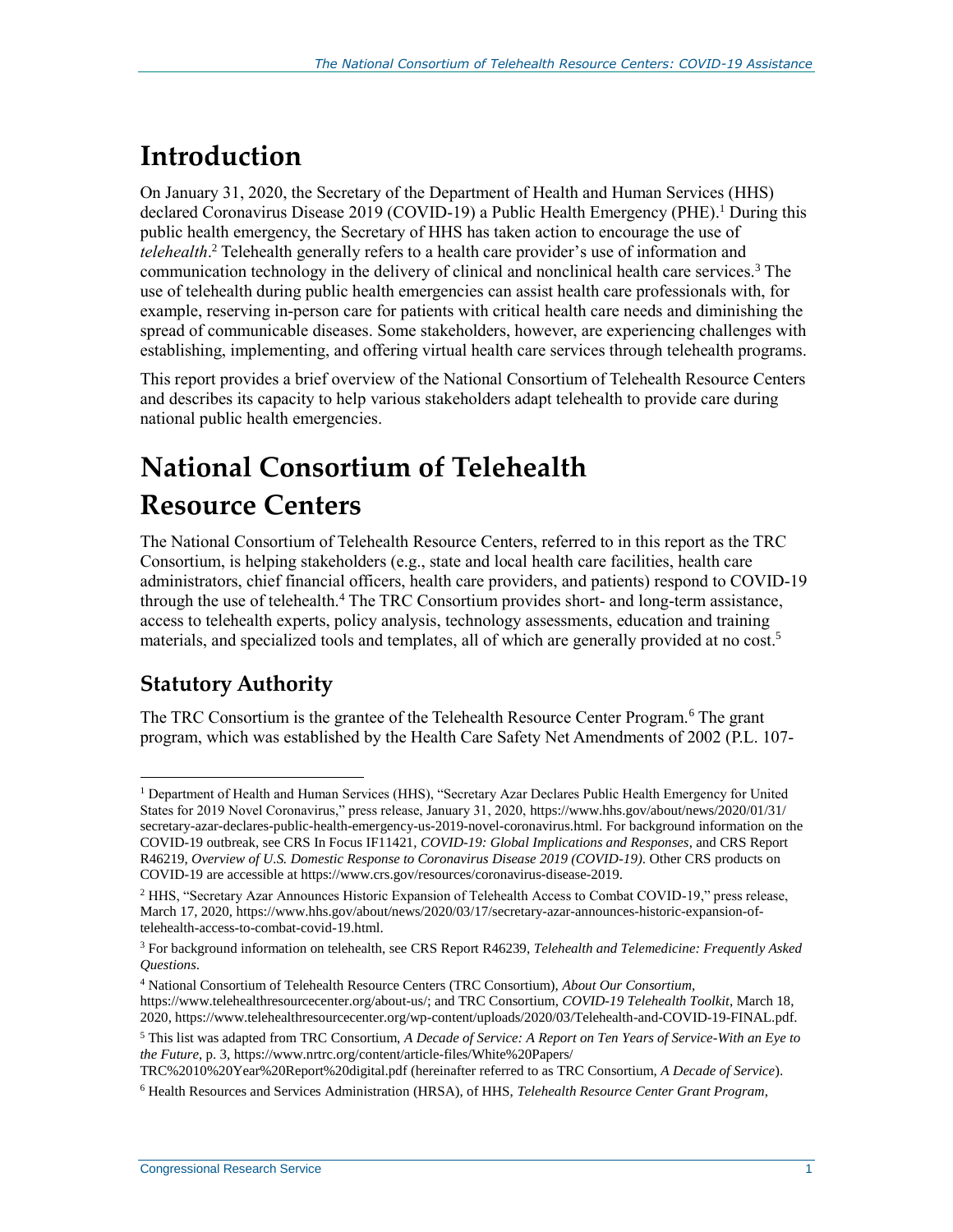251, as amended) that was recently amended by the Coronavirus Aid, Relief, Economic Security Act (CARES Act; P.L. 116-136), aims to support initiatives that utilize telehealth technologies.<sup>7</sup> Stakeholders outside of these areas can access resources through the TRC Consortium. For example, on March 19, 2020, the TRC Consortium held a webinar on telehealth and COVID-19 for the public. $8$ 

#### <span id="page-3-0"></span>**Appropriations for the TRC Program**

The Health Resources and Services Administration (HRSA) of HHS administers the grant program. The authorization of \$20 million in appropriated funds for the TRC program expired in 2002; an appropriation "for such sums as may be necessary" expired in  $2006$ .<sup>9</sup> However, Congress continues to fund the program through annual appropriations. The FY2020 appropriations report language provides \$28.5 million to HRSA's overarching Telehealth Program, which includes the TRC program.<sup>10</sup> P.L. 116-136 provides an authorization of appropriations to the TRC program of \$29 million for each of fiscal years FY2021-FY2025.

#### <span id="page-3-1"></span>**Use of Funds**

Current law authorizes the TRC Consortium to use funds to pay for salaries, equipment, operation, and other costs for

- providing technical assistance, training, support, and for travel expenses for health care providers and a range of health care entities that provide or will provide telehealth services;
- disseminating information and research findings related to telehealth services;
- promoting effective collaboration among TRCs and the Office for the Advancement of Telehealth (OAT) within HRSA;
- conducting evaluations to determine the best use of telehealth technologies to meet health care needs;
- promoting the integration of the technologies used in clinical information systems with other telehealth technologies;
- fostering the use of telehealth technologies to provide education for health care providers and consumers in a more effective manner; and
- $\bullet$  implementing special projects or studies under the direction of OAT.<sup>11</sup>

 $\overline{a}$ 

https://www.hrsa.gov/grants/find-funding/hrsa-16-013.

 $^7$  This new authority is pending codification at 42 U.S.C. §254c-14 and Section 330I of the Public Health Service Act. See Section 3212 of P.L. 116-136.

<sup>8</sup> TRC Consortium, *NCTRC Webinar-Telehealth and COVID-19*, https://www.telehealthresourcecenter.org/event/nctrcwebinar-telehealth-and-covid-19/.

 $942$  U.S.C. §254c-14(s)(2).

<sup>10</sup> H.Rept. 116-62, p. 327. To learn about HRSA's other telehealth programs, see HRSA, *FY2021 Justification of Estimates for Appropriations Committees*, pp. 324-328, https://www.hrsa.gov/sites/default/files/hrsa/about/budget/ budget-justification-fy2021.pdf.

<sup>&</sup>lt;sup>11</sup> This list was adapted from 42 U.S.C.  $§254c-14(k)(2)$ .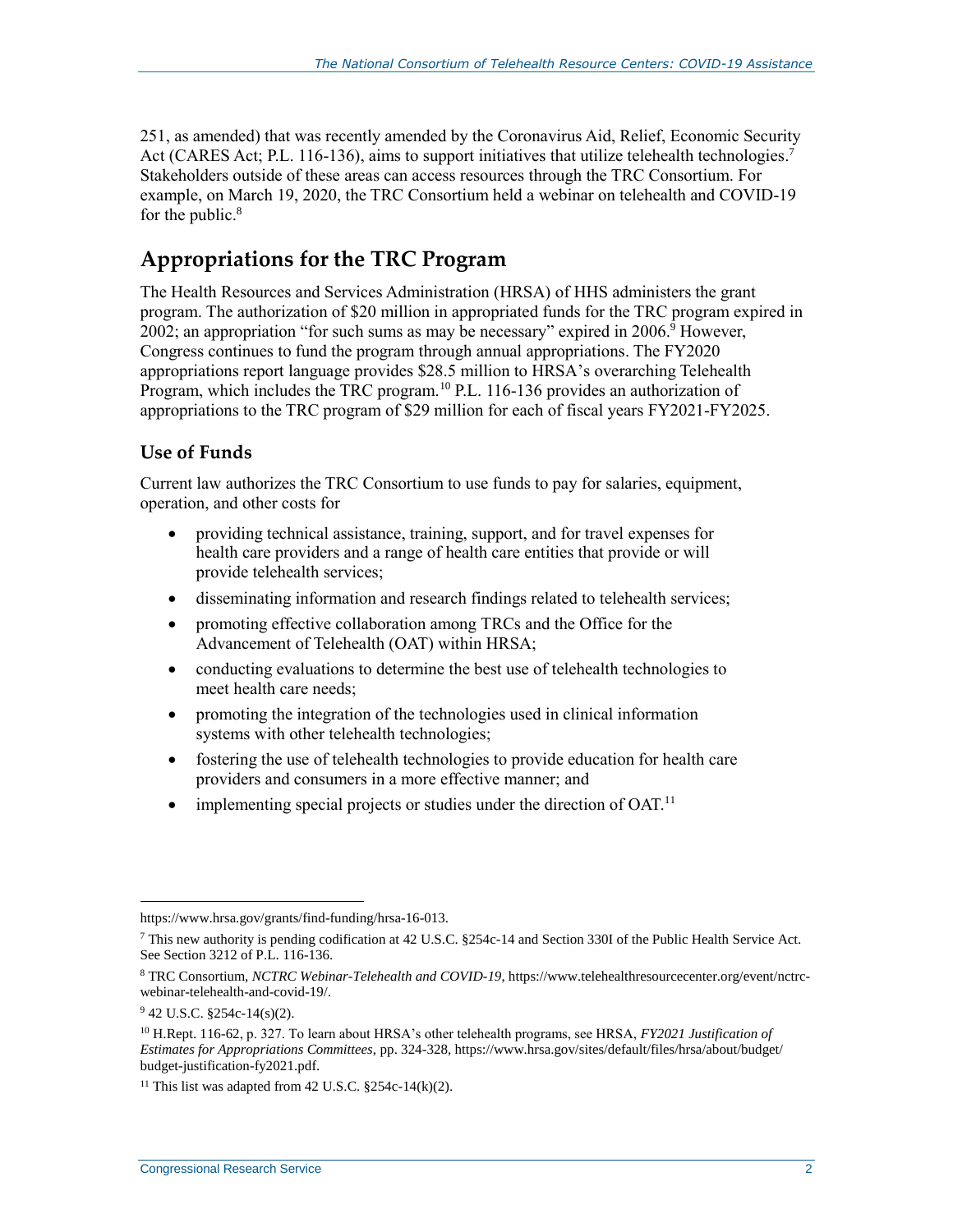P.L. 107-251 allowed HRSA to establish TRCs under the TRC program; therefore, the TRC Consortium comprises 2 national TRCs and 12 regional TRCs. (Section 3212 of P.L. 116-136 removes HRSA's authority to establish additional TRCs.)

### <span id="page-4-0"></span>**Two National TRCs**

There are two national TRCs: (1) the National Telehealth Policy Resource Center (NTRC-P) and (2) the National Telehealth Technology Assessment Resource Center (TTAC). The Center for Connected Health Policy (CCHP) is the federally designated NTRC-P. CCHP provides the public with federal and state laws and reimbursement policies on telehealth, including those related to COVID-19.<sup>12</sup> TTAC is a standalone federally designated organization. TTAC provides information on national standards, clinical application, and technology assessments.<sup>13</sup>

#### <span id="page-4-1"></span>**Twelve Regional TRCs**

Twelve regional TRCs are responsible for providing U.S. jurisdictions, including U.S. territories, with telehealth-related assistance. **[Table 1](#page-4-2)** lists each of the 12 regional TRCs with the U.S. jurisdictions that the regional TRC covers. The table also includes the publicly accessible websites for each of the TRCs.

<span id="page-4-2"></span>

| <b>Regional TRC</b>                                                               | <b>Covered U.S. Jurisdictions</b>                                                                                                                                                              |                              |
|-----------------------------------------------------------------------------------|------------------------------------------------------------------------------------------------------------------------------------------------------------------------------------------------|------------------------------|
| California Telehealth<br><b>Resource Center</b>                                   | California                                                                                                                                                                                     | http://www.caltrc.org/       |
| <b>Great Plains Telehealth</b><br><b>Resource and Assistance</b><br><b>Center</b> | Iowa, Minnesota, Nebraska, North Dakota,<br>South Dakota, and Wisconsin                                                                                                                        | http://www.gptrac.org/       |
| <b>Heartland Telehealth</b><br><b>Resource Center</b>                             | Kansas, Missouri, and Oklahoma                                                                                                                                                                 | http://www.heartlandtrc.org/ |
| <b>Mid-Atlantic Telehealth</b><br><b>Resource Center</b>                          | Delaware, Kentucky, Maryland, New Jersey<br>[shared], North Carolina, Pennsylvania,<br>Virginia, Washington DC, and West Virginia,                                                             | http://www.matrc.org/        |
| <b>Northeast Telehealth</b><br><b>Resource Center</b>                             | New England (Connecticut, Maine,<br>Massachusetts, New Hampshire, Rhode<br>Island, and Vermont), New York, and New<br>Jersey [shared]                                                          | https://www.netrc.org/       |
| <b>Northwest Regional</b><br><b>Telehealth Resource Center</b>                    | Alaska, Idaho, Montana, Oregon, Utah,<br>Washington, and Wyoming                                                                                                                               | https://www.nrtrc.org/       |
| <b>Pacific Basin Telehealth</b><br><b>Resource Center</b>                         | American Samoa, Commonwealth of the<br>Northern Mariana Islands, Guam, Hawaii,<br>Republic of Palau, the Federated States of<br>Micronesia, and the Republic of the Marshall<br><b>Islands</b> | http://www.pbtrc.org/        |
| <b>South Central Telehealth</b><br><b>Resource Center</b>                         | Arkansas, Mississippi, and Tennessee                                                                                                                                                           | https://learntelehealth.org/ |

|  | Table 1. The 12 Regional Telehealth Resource Centers (TRCs) |  |  |
|--|-------------------------------------------------------------|--|--|

 $\overline{a}$ 

<sup>12</sup> Center for Connected Health Policy, *COVID-19 Telehealth Coverage Policies*, https://www.cchpca.org/resources/ covid-19-telehealth-coverage-policies.

<sup>13</sup> National Telehealth Technology Assessment Resource Center, http://telehealthtechnology.org/.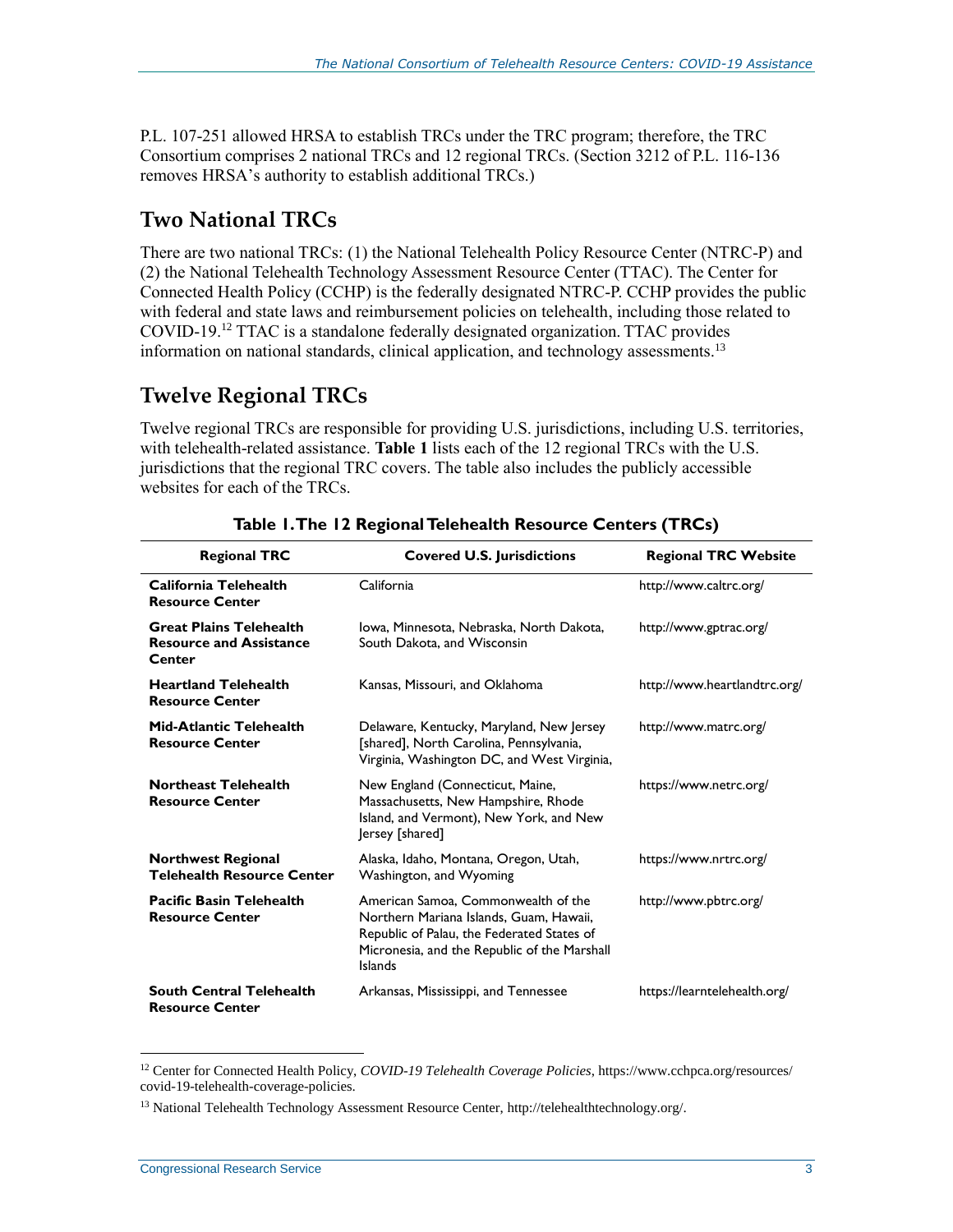<span id="page-5-0"></span>

| <b>Regional TRC</b>                                       | <b>Covered U.S. Jurisdictions</b>                  | <b>Regional TRC Website</b> |
|-----------------------------------------------------------|----------------------------------------------------|-----------------------------|
| <b>Southeast Telehealth</b><br><b>Resource Center</b>     | Alabama, Florida, Georgia, and South<br>Carolina   | https://www.setrc.us/       |
| <b>Southwest Telehealth</b><br><b>Resource Center</b>     | Arizona, Colorado, Nevada, New Mexico,<br>and Utah | https://southwesttrc.org/   |
| <b>TexLa Telehealth Resource</b><br>Center                | Louisiana and Texas                                | https://texlatrc.org/       |
| <b>Upper Midwest Telehealth</b><br><b>Resource Center</b> | Illinois, Indiana, Michigan, and Ohio              | https://www.umtrc.org/      |

**Source:** CRS prepared this table using information from National Consortium of Telehealth Resource Centers, *Find Your TRC*, https://www.telehealthresourcecenter.org/who-your-trc/.

Examples of TRCs' work, according to the TRC Consortium, include helping stakeholders design clinical protocols, select telehealth technologies, identify federal and state funding opportunities, complete telehealth grant applications, and address licensure and credentialing barriers.<sup>14</sup> Stakeholders, who seek assistance with telehealth related matters, including those related to the COVID-19 outbreak, may visit their respective regional TRC websites. The websites contain the telephone numbers and email addresses for the regional TRCs. Stakeholders may visit the TRC Consortium's website for the telephone numbers of each of the 12 regional TRCs and to contact the TRC Consortium directly for assistance.<sup>15</sup>

#### **Author Information**

Victoria L. Elliott Analyst in Health Policy

 $\overline{a}$ 

<sup>14</sup> TRC Consortium, *A Decade of Service*, pp. 7 and 13.

<sup>15</sup> To view the telephone numbers of each of the 12 regional TRCs, see TRC Consortium, *Find Your TRC*, https://www.telehealthresourcecenter.org/who-your-trc/. To reach out to the TRC directly, see TRC Consortium, *Contact Us*, https://www.telehealthresourcecenter.org/contact/.